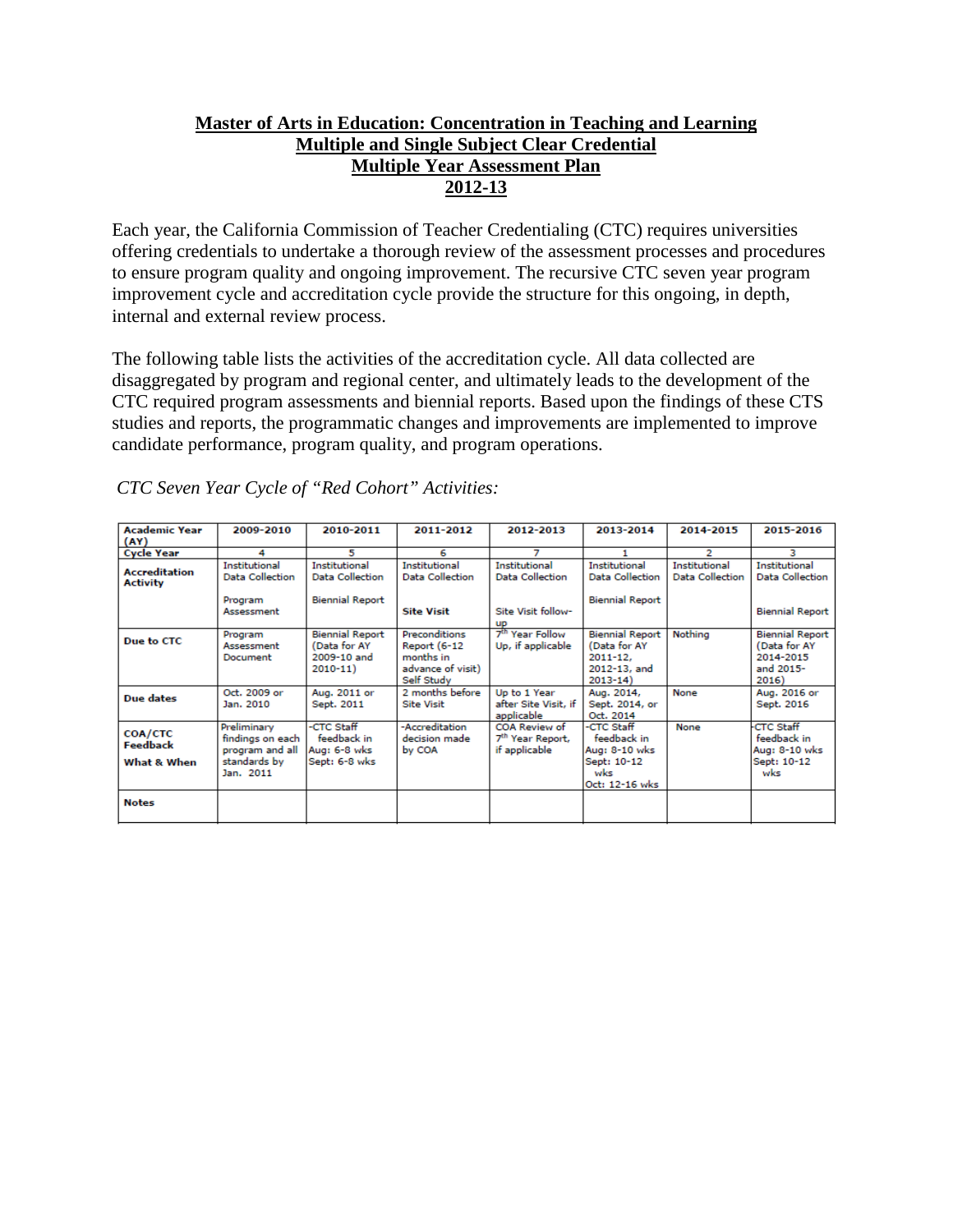#### *CTC Accreditation Cycle*



#### **Methods of Assessment and Criteria for Success**

Assessment data is collected and analyzed through internal and external sources from a variety of stakeholders to include candidates, adjunct faculty, full and part time faculty, university supervisors, and advisory councils. Given that courses are offered in 8 week quads, *candidates* provide feedback through completion of signature assignments and IDEA course evaluations in 8 week cycles throughout the academic year. As they conclude their program of study, *candidates* also provide feedback by completing the Exit Survey on TaskStream. *Advisory councils* meet three times a year to discuss current trends and best practices, making recommendations for revisions in the assessment practice. To ensure a set of balanced assessment measures, *full time faculty, part time faculty, and adjunct faculty* meet semi-annually to review the collected data and consider revisions in the assessment practice. Because the state credentialing standards are integrated into the signature assignments, all candidates are expected to be at the proficient level with a score of "3" in each signature assignment rubric criteria. The assessments are listed below:

#### *1. Coursework Assessments*

Using TaskStream as the primary data storage system, the program collects key assessments known as signature assignments to gauge candidates' progress throughout their course of study and ensure CTC program standards are met. Each signature assignment is evaluated using a supporting rubric. Annually, (end of each academic year), collected data is disaggregated by regional center and analyzed with results informing areas for program improvement. Rubrics may be found in the appendix.

• **Signature Assignment: In** GED 642, Teaching Strategies for English Learners, the signature assignment requires candidates design a one-week ELD or SDAIE unit of study for one of the classes they currently teach. The PLNU lesson plan format is used and includes both ELD and Content standards, as well as language and content objectives appropriate to the level of proficiency of the EL students in their current class. The candidates list the instructional texts, strategies, technology, assessment techniques, and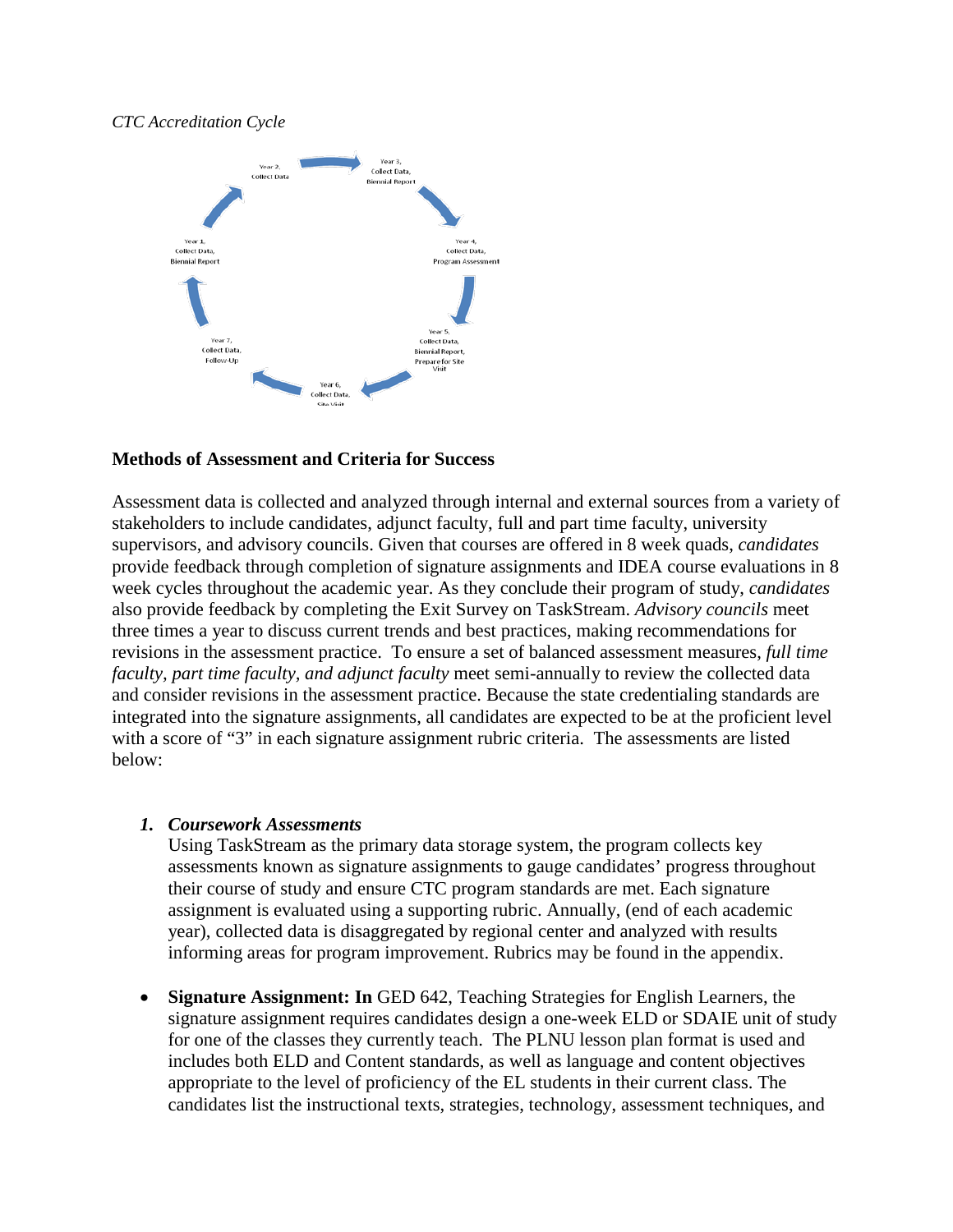any supplemental teaching materials that are used to help meet the needs of the EL students. A reflection at the end of each lesson describes what successes the students attained, how the lesson impacted student learning and what the candidate would do to improve on their practice in future lessons.

- **Signature Assignment:** In GED673, Reflective Coaching Seminar and Induction, clear credential candidates complete the Plan, Teach, Reflect, and Apply process for Teacher Induction. This formative assessment system utilizes California's Beginning Teacher Support and Assessment (BTSA) materials that serve as resource for candidates and faculty through the process. Candidates, in collaboration with faculty, frame the path for the expanded skills, support application in the classroom, and provide continual reflection for improving practice inquiry and professional growth.
- **Signature Assignment: In GED** 641, candidates report on a particular cultural group present in their school district. Research the values, religious observances/holidays, learning styles, parental role in education, child rearing traditions, most appropriate ways to praise and discipline the children in school, communication styles (verbal and nonverbal) and how to best reach and teach these children. The project includes a reflection section on the most significant learning to the candidate and the application to teaching.
- **Signature Assignment:** In GED 677, Teaching Strategies for Special Populations, candidates build on their knowledge, skills, experiences and strategies acquired during preliminary preparation for teaching students with disabilities, students in the general education classroom who are at risk and students who are gifted and talented. Each candidate will review and learn application principles for the statutory provisions of the Individuals with Disabilities Education Improvement Act (IDEA), and Section 504 of the Rehabilitation Act of 1973, discuss and reflect on subsequent changes in the Acts, statutory and/or local provisions relating to the education of students who are gifted and talented. A culminating leadership project reflecting collaboration, differentiation strategies, and student advocacy serves as the signature assignment.

# *2. Dispositions Assessments*

Candidates will self-assess at the beginning and at the end of the CLEAR program:

- Introductory Self-Assessment (GED673) (Students will upload Self-Assessment into TaskStream)
- Final Disposition Assessment by candidates (GED673) (Students will upload Self-Assessment into TaskStream)

Candidates will also receive assessments from:

- Course professors in GED642 and GED673
- Seminar Professor, School Site Mentor, and the University Mentors in the Clear Credential Program (GED673)

The rubric criteria for assessing candidate dispositions are the following, scored on a 4-point scale from 1, unacceptable, 2, below proficient, 3, proficient to 4, exceptional.

**Rubric Criteria**